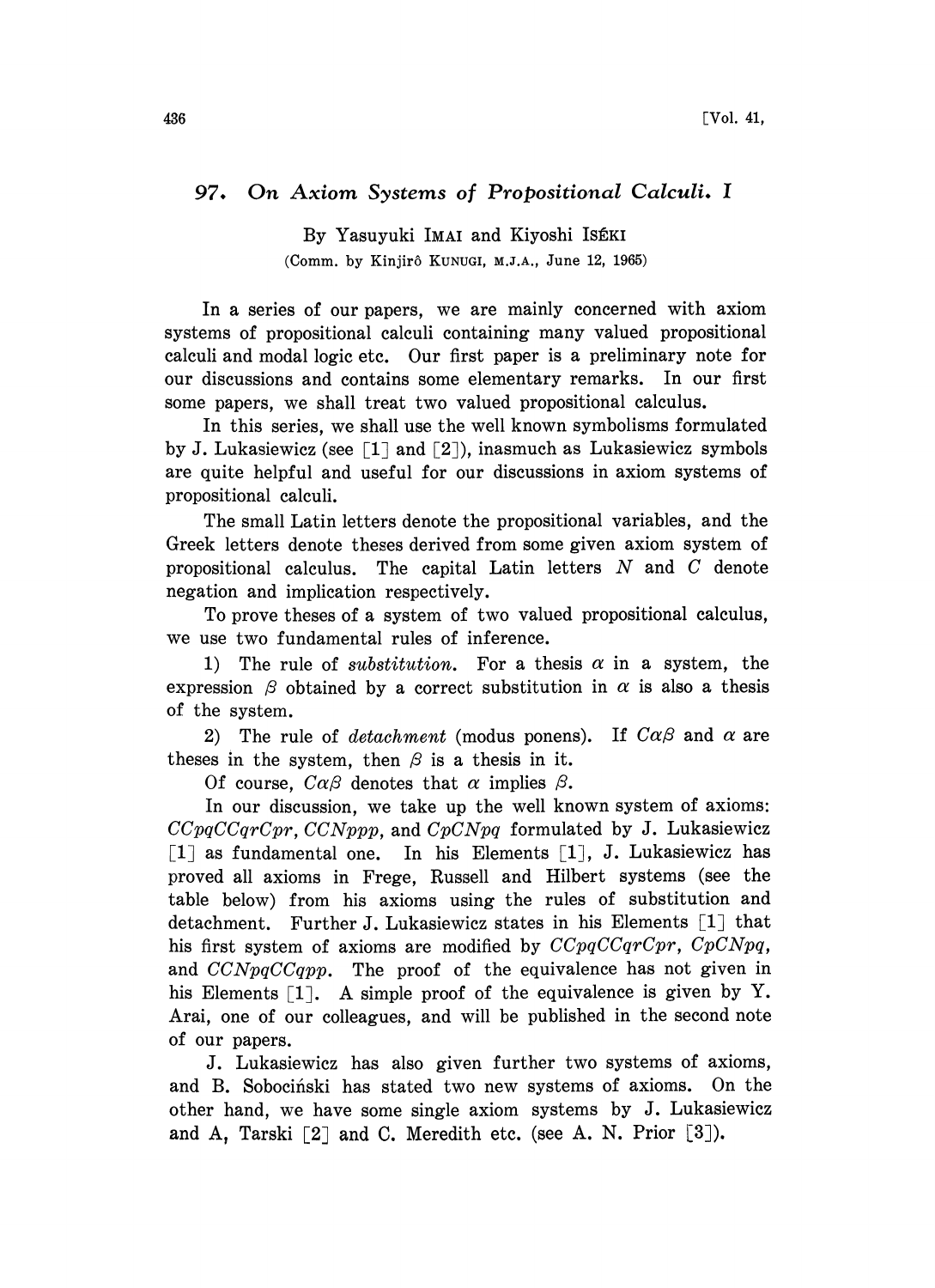Our first attempt is to give direct and economical proofs of equivalences of these all systems each other. In his Elements  $[1]$ , J. Lukasiewicz has proved all axioms in the following table except the second axiom  $CpCqCrp$  in Sobocinski systems and the first axiom  $CCpqCNGCpr$  in Sobociński second system of axioms.

We first state these systems of axioms.

Lukasiewicz (L)-system

- 1 CCpqCCqrCpr,
- 2 CCNppp,
- 3 CpCNpq.

Russell (R)-system

- $1 \quad CpCap,$
- 2 CCpqCCqrCpr,
- 3 CCpCqrCqCpr,
- 4 CNNpp,
- $5$   $CCpNpNp$ ,
- 6  $CCpNqCqNp$ .

Lukasiewicz  $(L)$ -system

- 1 CCCpqrCNpr,
- 2 CCCpqrCqr,
- 3 CCNprCCqrCCpqr.

Sobocihski (S)-system

- <sup>1</sup> CNpCpq,
- 2 CpCqCrp,
- 3 CCNprCCqrCCpqr.
- Frege (F)-system
	- $1 \quad CpCap,$
	- 2 CCpCqrCCpqCpr,
	- 3 CCpqCNqNp,
	- 4 CNNpp,
	- <sup>5</sup> CpNNp.

Hilbert (H)-system

- $1 \quad CpCqp,$
- 2 CCpCqrCqCpr,
- 3 CCqrCCpqCpr,
- 4 CpCNpq,
- 5 CCpqCCNpqq.

Lukasiewicz  $(L<sub>3</sub>)$ -system

- $1 \quad CpCqp,$
- 2 CCpCqrCCpqCpr,
- 3 CCNpNqCqp.

Sobociński (S<sub>2</sub>)-system

- <sup>1</sup> CCpqCNqCpr,
- 2 CpCqCrp,
- 3 CCNpqCCpqq.

We remark that  $CpCqCrp$ ,  $CCpqCNgCpr$  are derived from the  $(L<sub>1</sub>)$ -system, i.e. Lukasiewicz axioms (see the table). Each proof given below is mechanically given by the proof line, and numbers of the following two proof lines are the numbers of theses in the Elements  $\lceil 1 \rceil$ .

The proof of  $CpCqCrp$  is:

21  $p/q$ ,  $q/p$ ,  $r/Crp$  \*C18.3  $r/p$ ,  $s/r-a$ ), a)  $CpCqCrp$ . On the other hand, the proof of  $CCpqCNqCpr$  is 5  $p/Nq$ ,  $s/p$  \*C36  $p/q$ ,  $q/r-b$ ), b)  $CCpqCNqCpr$ .

Therefore we have  $(L_1) \Rightarrow (S_1)$  and  $(S_2)$ , so  $(L_1)$  implies all axioms in the table.

To complete all proofs, we have to give fifty nine proofs of implications among axiom systems above. To prove some of them, we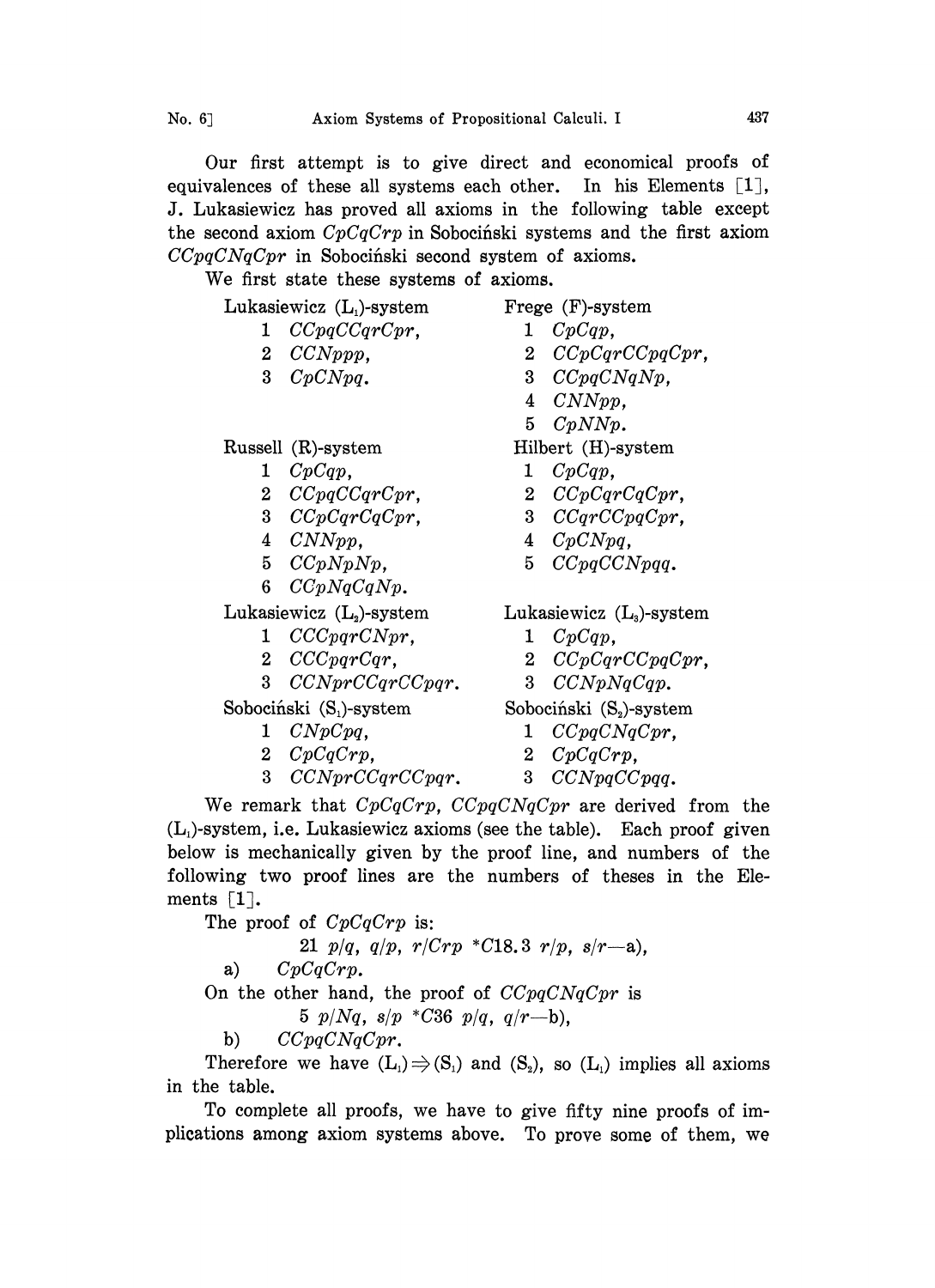need the following propositions. Under the rules of substitution and detachment, the following five theses are equivalent.

1' 
$$
CpCqp
$$
.  
\n2'  $CqCrCsr$ .  
\n3'  $CqCrCsr$ .  
\n4'  $p/CqCrCsr$ ,  $q/p *C2'$ —3',  
\n5'  $CpCqCrCsr$ .  
\n6'  $q/p-4'$ ,  
\n7'  $CpCpCrCsr$ .  
\n8'  $p/CDpCrCsr *C4'$ —6',  
\n9'  $q/CqCrCsr *C2'$ —5'.

Hence five theses are equivalent.

The most simple case is  $(H) \Rightarrow (L_1)$ . Using the rules of substitution and detachment, from the (H)-system we have the following theses:

2 
$$
p/Cqr
$$
,  $q/Cpq$ ,  $r/Cpr * C3-6$ ,  
\n6  $CCpqCCqrCpr$ ,  
\n7  $q/CpCqp * C1-8$ ,  
\n8  $Cpp$ ,  
\n9  $CCNppp$ .  
\n10  $q/CpCqp * C1-8$ ,  
\n11  $q/CpCqp$  (L1)  $q/Cp$  (L1)  $q/Cp$  (L2)  $q/Cp$  (L1) -  
\nNext we shall give a proof of  $(H) \Rightarrow (S_2)$ . As already shown from  
\n $CpCqr$ , we have  
\n10  $CqCrCsr$ .  
\nFrom thesis 7, we have the following these:  
\n2  $p/q$ ,  $q/p$ ,  $r/Crp * C7$   $r/p$ ,  $s/r-10$ ,  
\n11  $CpCqCrp$ .  
\n2  $p(Cpq$ ,  $q/CNpq$ ,  $r/q * C5-12$ ,  
\n12  $CCNpqCCpqq$ .  
\n2  $q/Np$ ,  $r/q * C4-13$ ,  
\n13  $CNpCpq$ .  
\n10  $p/Cpq$ ,  $q/Cqrcpr$ ,  $r/s * C2-14$ ,  
\n14  $CCCCqrCprsCpps$ .  
\n15  $p/Nq$ ,  $s/p$  (C13  $p/q$ ,  $q/r-16$ ,  
\n16  $CCpqCNGpr$ .  
\n17  $p/Cpq$ ,  $q/CqT$  (L13  $p/q$ ,  $q/r-16$ ,  
\n18  $CCpqCNgCpr$ .  
\n19  $p/Cpq$ ,  $q/cp/Csr$ ,  
\n10  $p/CpT$ .  
\n11  $p/Cpq$ ,  $q/CqT$  (L13  $p/q$ ,  $q/r-16$ ,  
\n12  $CpqCNqCrr$ .  
\n13  $p/Nq$ ,  $s/p$  (L13  $p/q$ ,  $q/r-16$ ,  
\n14  $CCpqCNqCrr$ .  
\